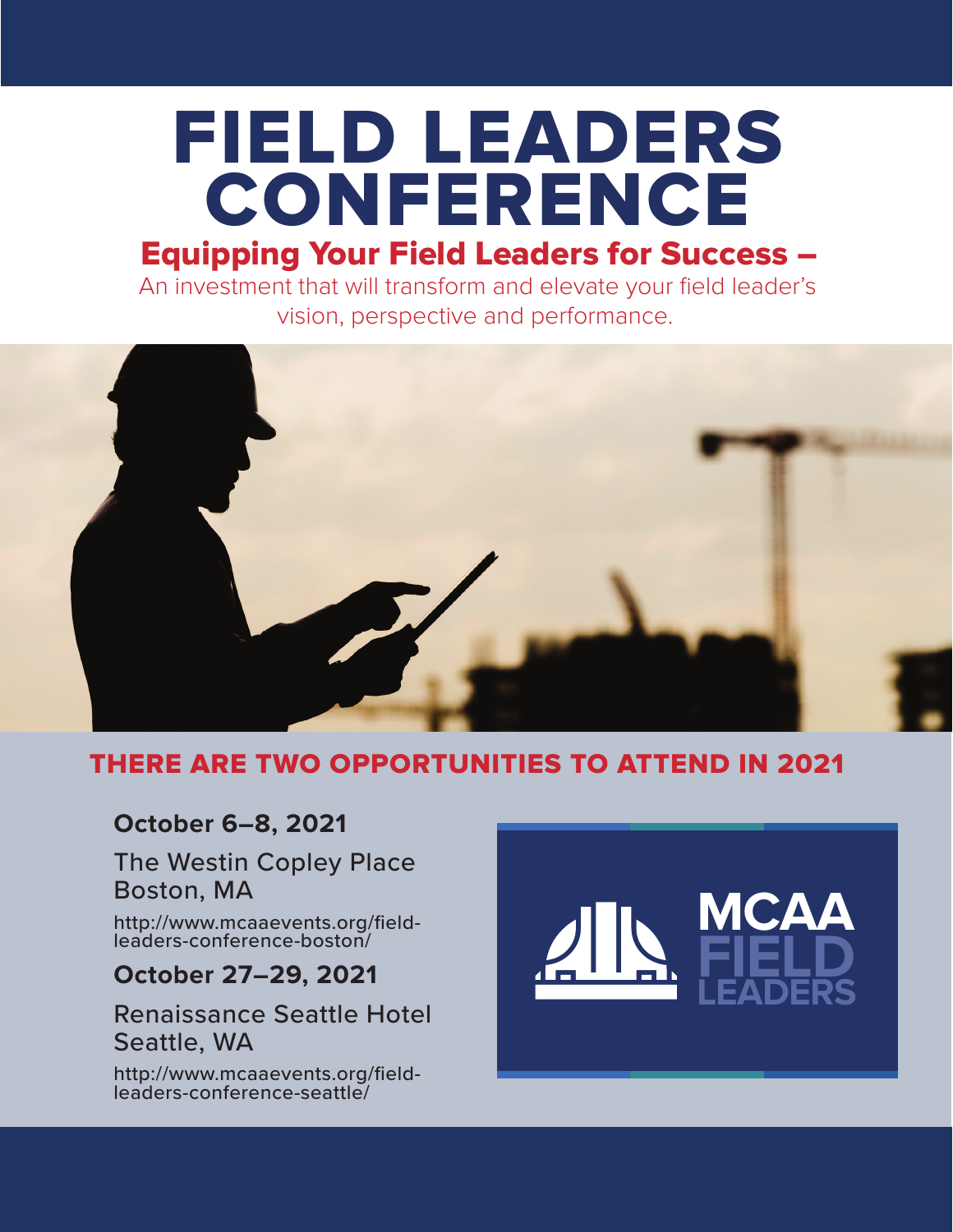## CONFERENCE PROGRAM

#### **WEDNESDAY**

| $2:00$ p.m. $-$ 4:00 p.m. | Registration                                                        |
|---------------------------|---------------------------------------------------------------------|
| 4:00 p.m. $-$ 4:30 p.m.   | <b>Opening Remarks</b><br><b>Mark Rogers</b>                        |
| 4:30 p.m. $-$ 4:45 p.m.   | Getting to Know Your Team                                           |
| 4:45 p.m. $-$ 5:00 p.m.   | <b>Team Activity</b>                                                |
| 5:00 p.m. $-$ 6:00 p.m.   | Discussion of Team Activity<br><b>Greg Fuller &amp; Mark Rogers</b> |
| 6:00 p.m. $-$ 8:00 p.m.   | <b>Product Demonstration &amp; Happy Hour</b>                       |
|                           |                                                                     |

#### **THURSDAY**

| 6:30 a.m. - 7:30 a.m.   | <b>Breakfast</b>                                                               |
|-------------------------|--------------------------------------------------------------------------------|
| 7:30 a.m. – 7:45 a.m.   | Reconvene/Recap                                                                |
| 7:45 a.m. – 10:00 a.m.  | The Foreman's Impact on Profitability<br><b>Mark Rogers</b>                    |
| 10:00 a.m. - 10:30 a.m. | <b>Break</b>                                                                   |
| 10:30 a.m. – 11:45 a.m. | What Does it Mean to be a Great Foreman?<br><b>Greg Fuller</b>                 |
| 11:45 a.m. – 1:00 p.m.  | Lunch                                                                          |
| 1:00 p.m. - 2:30 p.m.   | Building Relationships: Communication on the Jobsite<br><b>Kevin Dougherty</b> |
| 2:30 p.m. - 2:45 p.m.   | <b>Break</b>                                                                   |
| 2:45 p.m. - 4:00 p.m.   | Building Relationships: Communication on the Jobsite<br><b>Kevin Dougherty</b> |
| 4:00 p.m. $-$ 5:00 p.m. | Happy Hour/Discussion of the Day                                               |
| 5:00 p.m.               | Evening on Your Own                                                            |
| <b>FRIDAY</b>           |                                                                                |
| 6:30 a.m. - 7:30 a.m.   | <b>Breakfast</b>                                                               |
| 7:30 a.m. – 7:45 a.m.   | Reconvene/Recap                                                                |
| 7:45 a.m. – 9:15 a.m.   | Jobsite Technology<br><b>Chris Haslinger</b>                                   |
| 9:15 a.m. - 9:30 a.m.   | <b>Break</b>                                                                   |
| 9:30 a.m. – 11:30 a.m.  | Legacy Leadership<br><b>Mark Breslin</b>                                       |

11:30 a.m. – 1:00 p.m. What Have You Learned to Make You a Better Field Leader? 1:00 p.m. Conference Conclusion